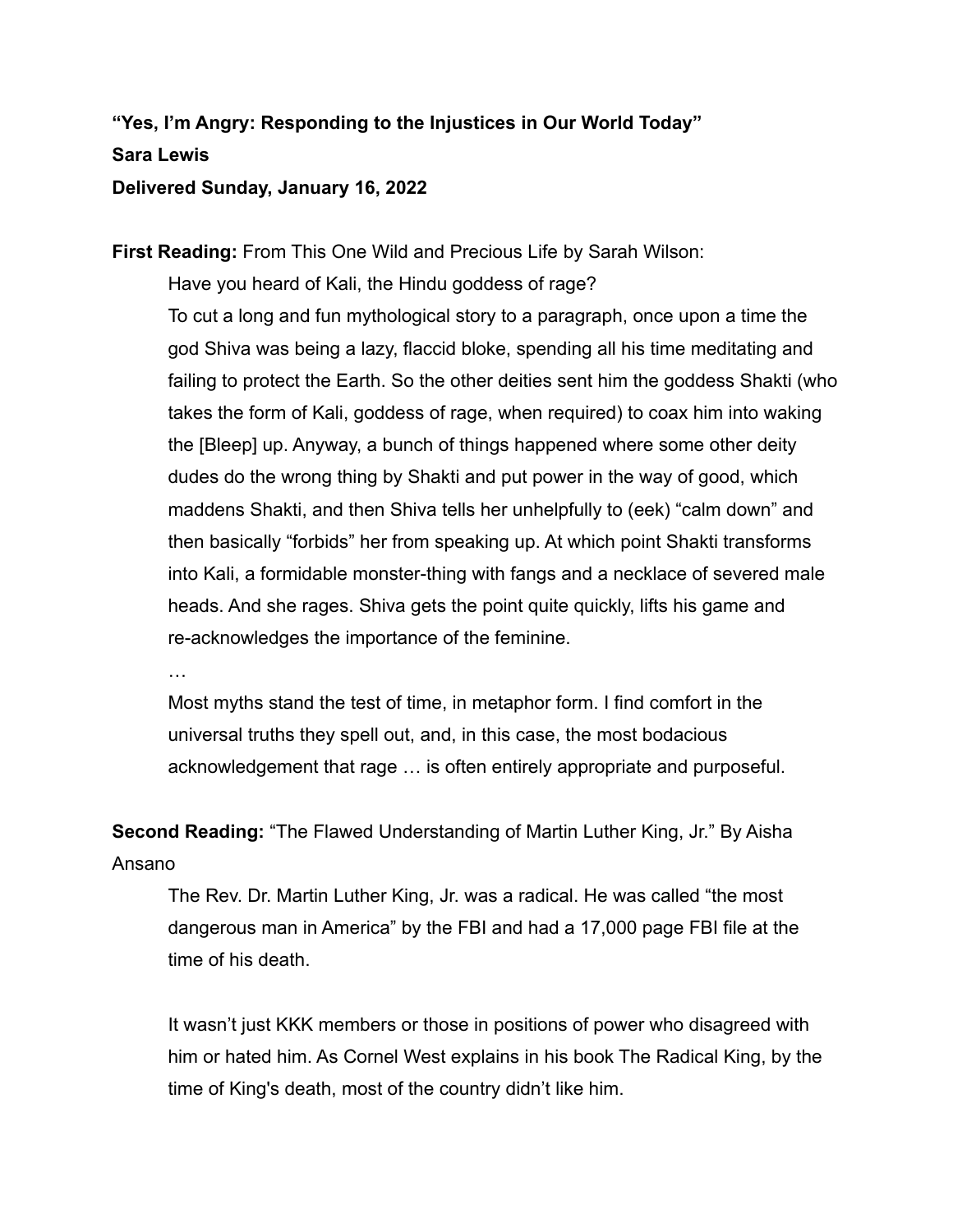"There was intense FBI pressure, including attempts to make him commit suicide," West reminds us. "The black civil rights leadership was trashing him. The white establishment had rejected him. The young black revolutionaries were dismissing him."

Over the course of his life, King was not a man who was loved by most; in fact, he was hated by a select few. He was an incredibly maligned man by the time he died. And yet we never talk about that.

Instead, we praise and honor him and hold him up as the highest standard of the struggle for justice. We as a society measure all who struggle for justice against Dr. King, but not against who he actually was. We measure those who struggle for justice against who we have decided Dr. King was: a sanitized version of the actual man.

As a society, we tell activists that their protests are too unruly, their demands too harsh, their voices too strident, their methods too stringent. We have decided as a society that there is one way to struggle for justice, and it's the way we like to imagine King struggled for justice — even though it's not the way he actually did.

In the summer of 2016, protesters took to the streets around the country, condemning police brutality and proclaiming that black lives matter. As has happened over and over again with these sorts of protests, many people criticized their methods and tactics. In a press conference, Atlanta Mayor Kasim Reed stated "Dr. King would never take a freeway."

Anyone remember the powerful thing King organized: the marches from Selma to Montgomery? The ones that entailed several hundred people walking down a highway and crossing a bridge, blocking cars from being able to drive on it? The flawed understanding of King is everywhere, and it has seeped into our society's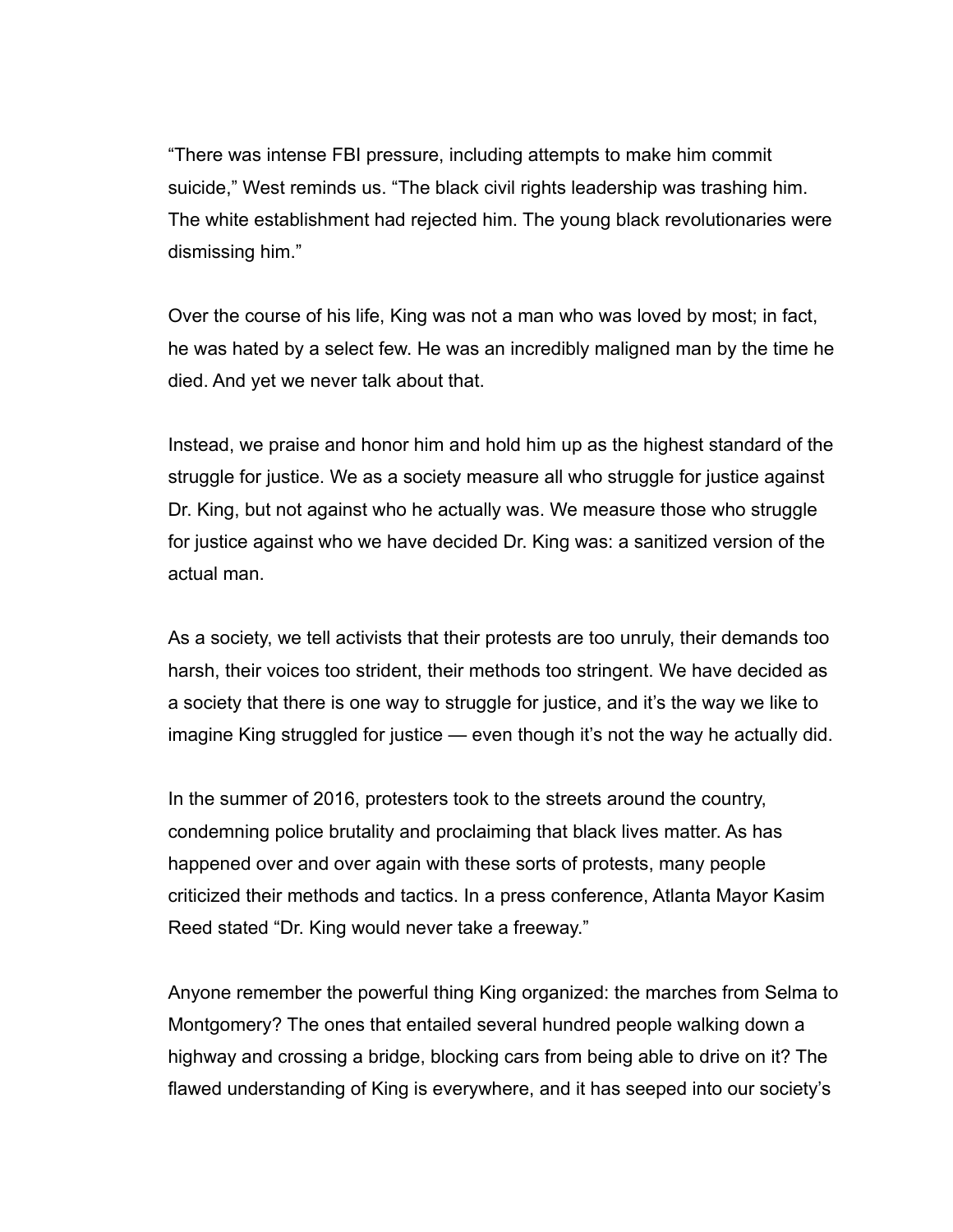understanding of what is acceptable or appropriate in the struggle for racial justice.

## **Sermon/Homily: Yes, I'm Angry: Responding to the Injustices in Our World Today**

Last November, when Kyle Rittenhouse was found Not Guilty of charges related to his shooting and killing of two unarmed protesters, I found myself just incredibly angry. In fact, I was so angry that I needed to just blast some good anger music at max volume and scream and shout for a little bit. My choice of music was Rage Against the Machine's song "Killing in the Name Of", so you can just picture me head banging and screaming to that song for your mental image of how this worked.

I get angry sometimes. Very angry. I feel anger about the racism, sexism, ableism, homophobia, transphobia, economic exploitation, destruction of nature and our shared environment and future, war, violence, neglect of those in need, and general lack of compassion in the world, to name a few. Really, I wonder how I could possibly not be angry about all of that. Angry and heart broken.

I am angry and heart broken. Because I care, because I feel. Yes, I am heart broken. And yes, I am very, very angry.

Now, some of you are probably nodding along and saying "yes! Me too!". Others may be feeling uncomfortable, because anger is a "bad" emotion that we "shouldn't" feel. It depends on your socialization just how much you feel "allowed" to feel angry. Although these are just generalizations, typically men are socialized to be allowed more anger than women, and there are also class, race, and generational differences in how much we may feel we are "allowed" to be angry. And in how others will perceive and react to our anger.

And then there is our religious and spiritual grounding and how we perceive anger fits into that framework. Are religious and spiritual people allowed to feel anger? Aren't we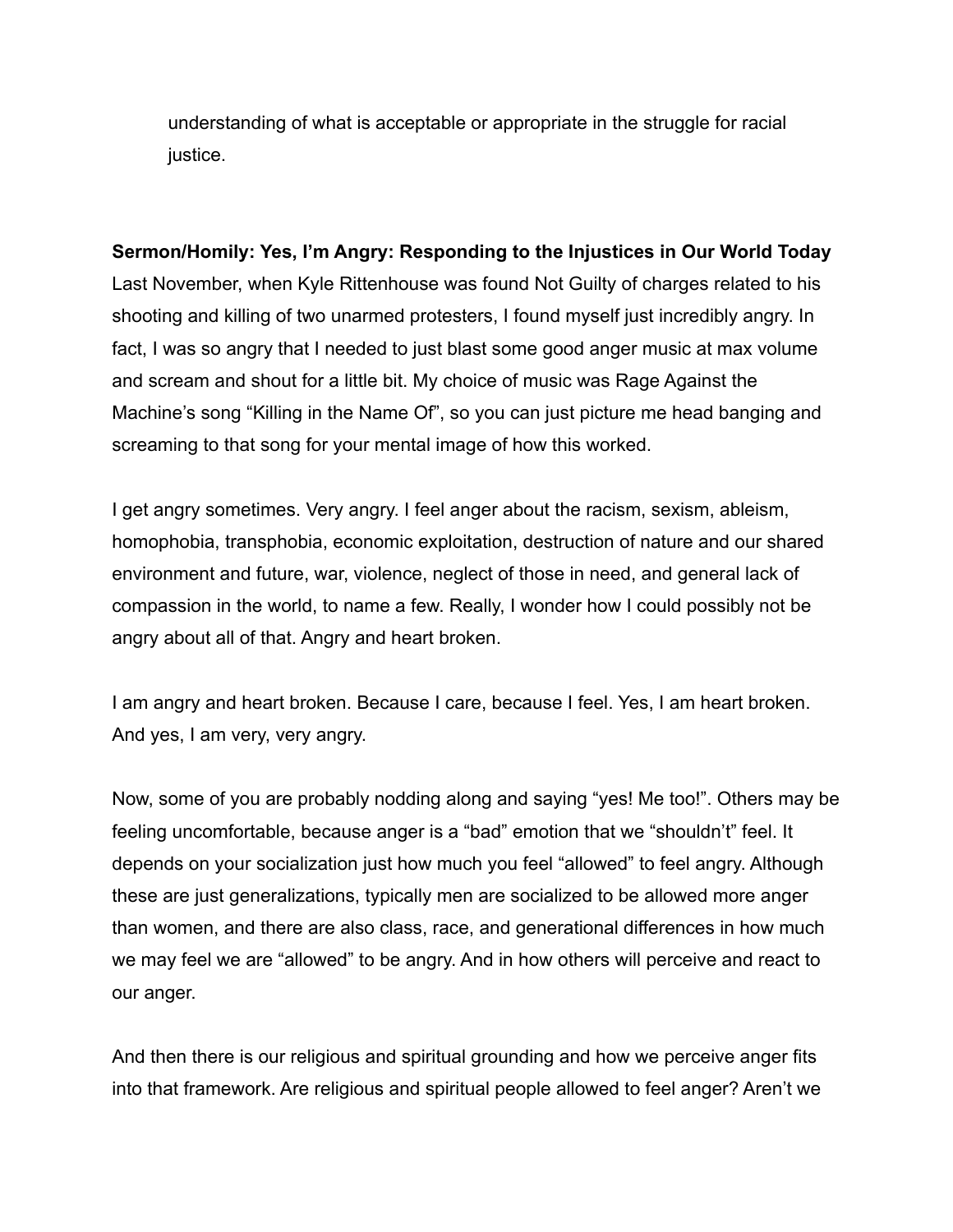seeking inner and outer peace? Aren't we supposed to "turn the other cheek"? Aren't we all about Love?

Yes, many spiritual teachings point us toward non-attachment and inner contentment and equanimity. But we also have the examples of the Jewish and Christian traditions with the Hebrew Prophets bravely, and angrily, preaching against the injustices of their times, and the example of Jesus flipping over the tables in the temple in his anger. They had righteous anger as a response to injustice and other wrongs of the world.

Another religious and social justice model for us is Martin Luther King, Jr., who developed and taught a theology and philosophy of non-violent resistance to injustice. As we heard in our second reading today, MLK's legacy is sometimes invoked as a rebuke for those who express anger, respond to injustices, or engage in protest in ways that are unlawful or uncivil. There is a sanitized version of MLK that is taught as some sort of ideal of a justice seeker who was always peaceful, with a version of peaceful that goes beyond non-violence and calls for something comfortable and non-challenging. This is not who the real Dr King was, or how he operated in his work for social justice, how he understood the theological and philosophical grounding of that work, or how people reacted to him in his own time. All of this came after, as the social myth of MLK was created, much like it has also been created around Nelson Mandela.

In his book, The Radical King, Cornel West writes:

"King and Mandela are the two towering public figures in the past fifty years in the world. Both have been Santa-Clausified – tamed, domesticated, sanitized, and sterilized – into nonthreatening and smiling old men with toys in their bags and forgiveness in their hearts. Yet both were radical and revolutionary. They were hunted, hated, and hurt by the powers that be. And both had radical love."

Radical love. For me, that phrase means a big love, what Dr King used the Greek word "agape" to describe … love for everyone, for the larger community, for the wider world.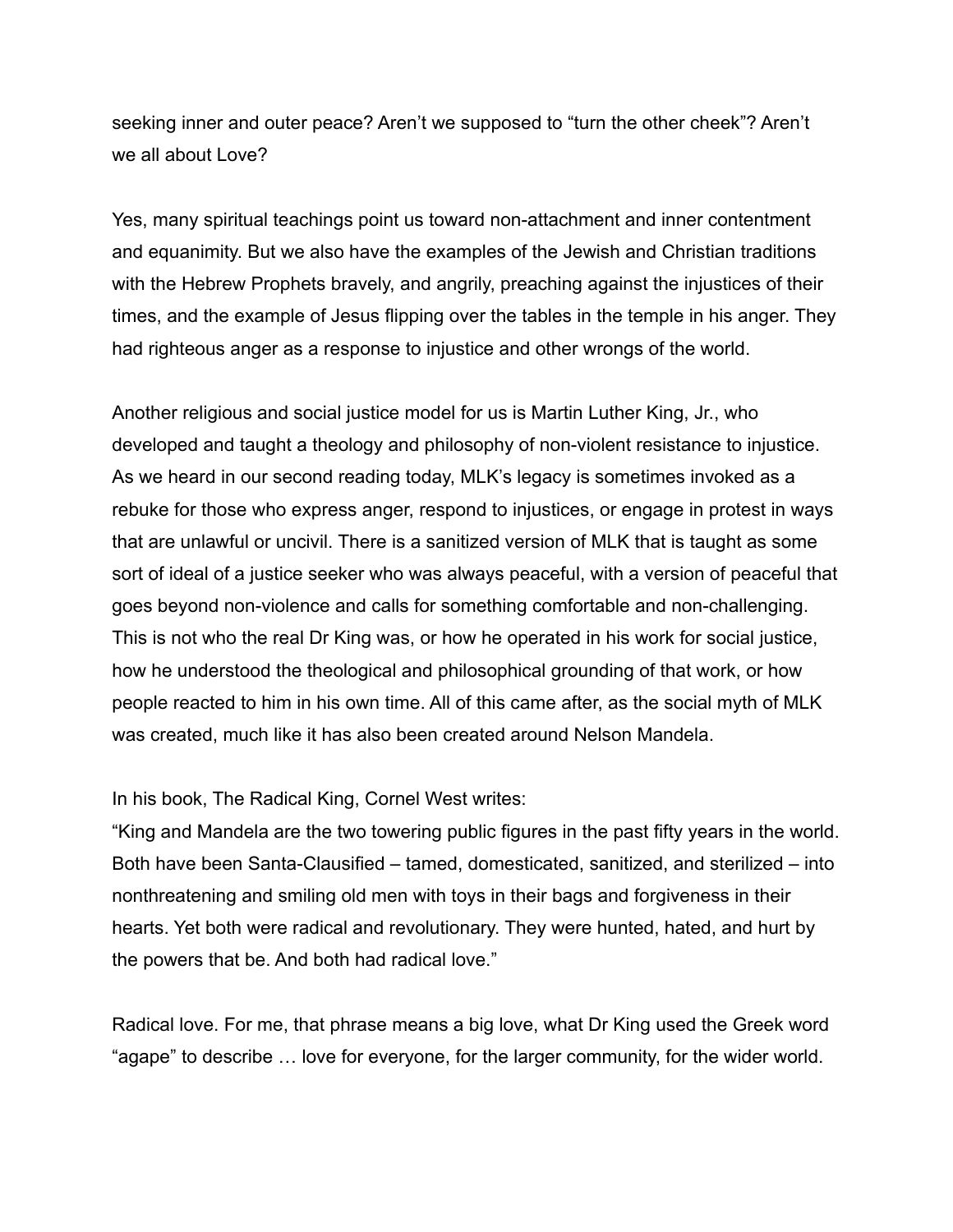And a radical love cannot be neutral when faced with injustice. Radical love calls for shaking the whole thing up if we have to in order to create justice and liberation for all. Dr King frequently called for that sort of radical, reshape it from the ground up, change to our society and the world. He also called for an active resistance to the lull of the status quo and conformity that may keep us from seeking change.

It's not hard to imagine Dr. King as approving of the protest started by football player Colin Kaepernick, who began kneeling for the National Anthem before games. This was a peaceful and respectful act of protest. But it's telling that for many people even this peaceful and non-disruptive protest was seen as unacceptable and disrespectful. The racial justice protests and uprisings of the last few years were seen as unacceptably destructive or angry many more people. We often get so busy debating whether the protest is "done right" that we don't get to debating the injustices that provoked the protest.

This way that tone policing and calling for "civility" has been used to maintain the status quo and our hierarchies of power, including white supremacy culture, is explored in the book Against Civility: the Hidden Racism in Our Obsession with Civility by Alex Zamalin. The author writes:

"Civility is a central term through which racial inequality has been maintained. Civility is exalted in the language of slaveholders, segregationists, lynch mobs, and eugenicists. … And, surprisingly, it is elevated in the language of well-intentioned liberals, self-described moderates, and devout progressives. All of them traffic in ideas about public etiquette to declare what counts as good citizenship and what doesn't. From slavery to Jim Crow, to black ghettoization, to mass incarceration, to police brutality, the idea of civility has been enlisted to treat black suffering with apathy or to maintain the status quo. Worse, it has been a tool for silencing dissent, repressing political participation, enforcing economic inequality, and justifying violence upon people of color."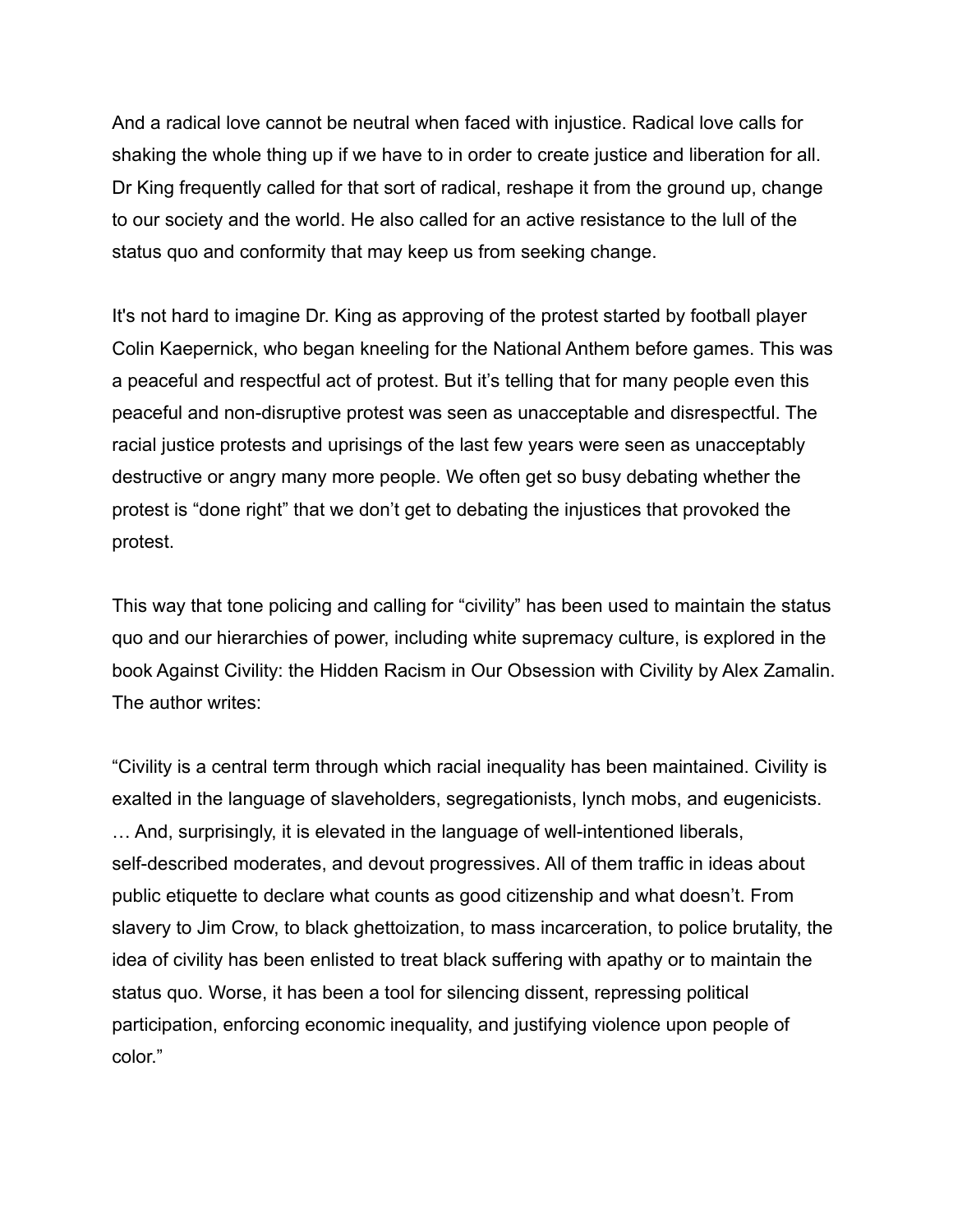History is full of times that we can look back on now and say that the agitators and dissidents were right, and the polite and civil people were in the wrong. And yet, we continue to hear the siren cry of civility. Now, let me be clear, when I critique civility I am not critiquing the idea that we should treat all people with compassion and respect. People continue to have inherent worth and dignity. But not all their ideas or actions do, and being challenged or made uncomfortable is not the same as being treated badly. Last week as we revisited the January 6th Insurrection at it's one-year anniversary, I heard many people on news programs calling for a return to civility, and for more dialogue and trying to see the viewpoints of the other.

But the problem I see with that call to peace is that it is a false peace, for there can be no real peace without justice. We can have a very "civil" society where no one ever acts out and yet many are still oppressed and even crushed under systems. The call of love is not to be polite and well-behaved, it is to create a world where all are free and treated with inherent worth and dignity.

And so, while the violence of the Jan 6th insurrection was absolutely wrong, I disagree that what we need to do is to meet it with greater civility and understanding. I can't meet a nazi half-way, and while I can respect and even love the inherent worth and humanity of all people, I refuse to become tolerant of intolerance.

Sometimes this focus on civility is a deliberate and cynical choice to manipulate the debate and put those calling for justice on the defensive, having to justify themselves rather than be able to effect the changes they are calling for. Other times I believe many of us do this without thinking, because the status quo and civility are more comfortable and feel safer than the challenges being brought. The people bringing the challenge, the protesters in our midst, become the perceived problem.

Last year the comedian host of The Daily Show, Trevor Noah, put it this way: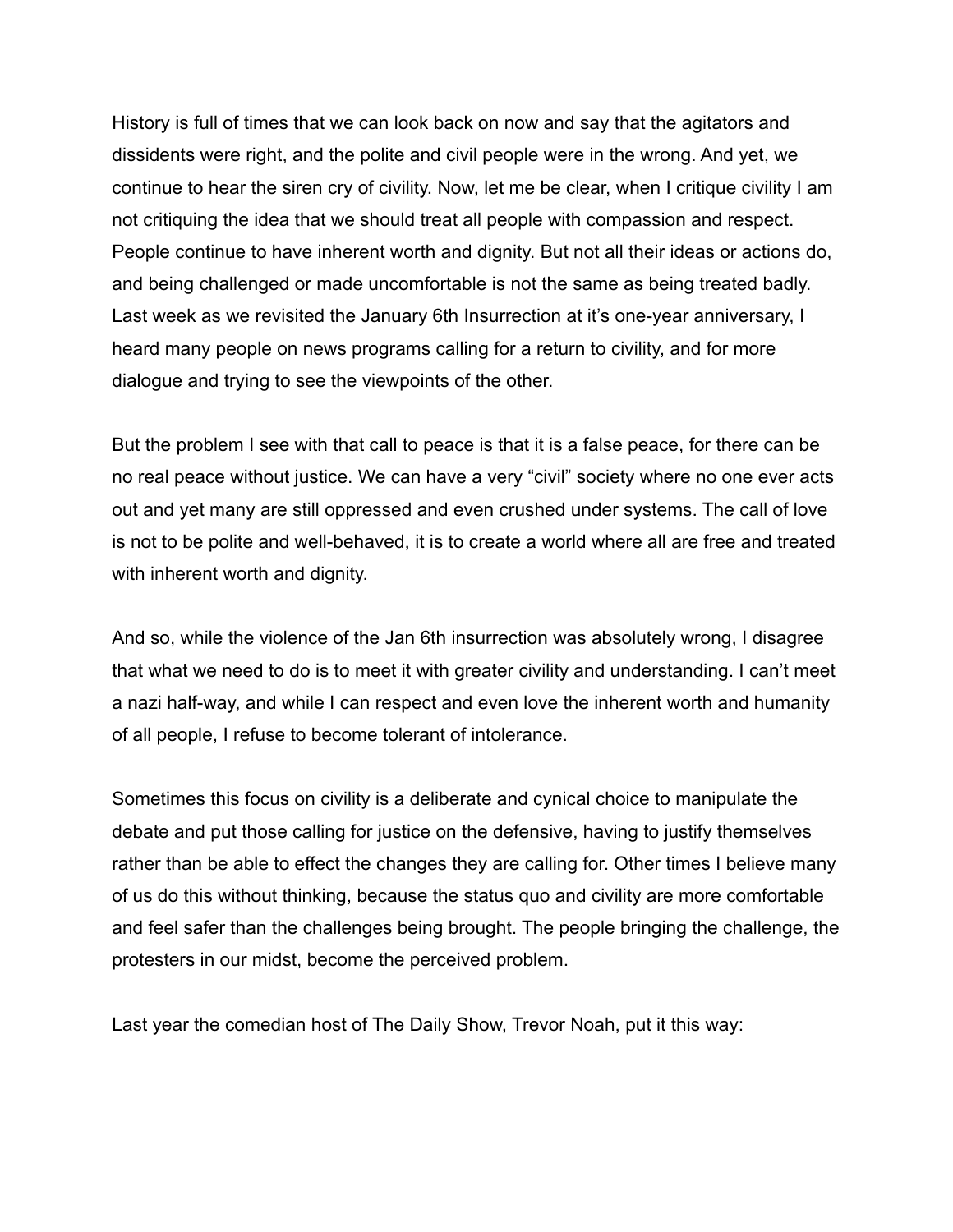"I think sometimes in society, people get more focused on the symptoms than of the cause," I think the real question we should be asking is, "why does there need to be a protest in the first place?"

But the thing is, many of us, often because of our own privilege, don't become aware of the problem until we are confronted by the symptom … the protests, the unhappy and angry people …. and so we do focus on the symptoms. This applies to our "squeeky wheels" who speak up in a meeting or at the family dinner table just as much as it does to how we react to a protest on the street.

We do need to hear each other and get to causes. We need to listen to everyone, from all viewpoints. Rather than enforcing rules of civility and comfort, we need to be seeking to bring about greater justice, liberation, equity, and love for all beings and for our collective interdependent planet.

Even with the case of Jan 6th insurrectionists, we should look to the causes. Where the cause is a need for greater understanding, compassion, education, opportunity, justice, etc, we should all work to address the cause. But not all causes are the same. I cannot affirm xenophobia, racism, or the fear of losing white privilege as being morally equal to the desire for freedom and equity. I won't hate the people, but their causes, ideas, and actions make me angry.

I think that is the difference between a healthy and a destructive anger. Destructive anger against other people is basically hate, something which requires that we make them into the "other" and somehow forget our shared humanity and inter-relatedness. But anger, at times, is a healthy feeling that tells us that something that has happened is not right. Anger at events, ideas, and actions is different from hating or dehumanizing other people.

Dr. King spent a great deal of ink and words on the subject of bitterness and hatred. He counseled black people not to hate white racists, not because the white racists had a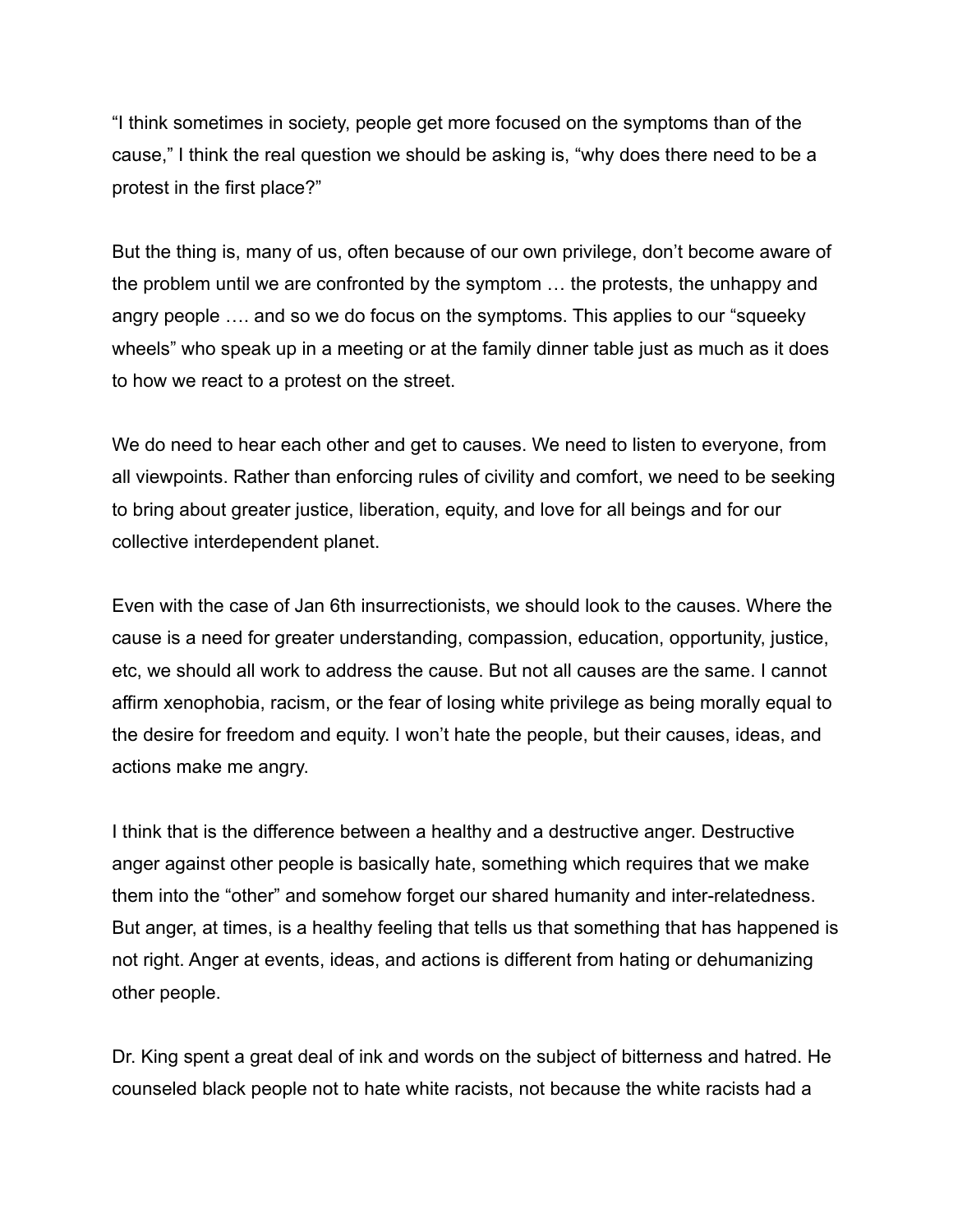valid cause they were fighting for but because hating and bitterness bring down the people who hate and feel bitter more than they do the subjects of their feelings and can lead to a cycle of never-ending personal attacks rather than to systemic change.

Interestingly to me, in what I have read, Dr. King didn't really talk about anger at all. He used other words that I would equate with anger – Dissatisfaction for instance. While that word can sound so tame, just imagine it shouted with passion – we should be most Dissatisfied with anything less than justice for all.

And he understood and sympathized with the anger of oppressed people who longed to throw off the yoke of their oppression. Reading between the lines, I believe Dr. King understood the fire of anger that I feel in my own belly.

Dr. King's nonviolent methods were not comfortable, and not always "civil" by everyone's definition of that word. While he asked people to practice strict non-violence, even refraining from yelling or calling names, he also blocked traffic, went where he wasn't wanted, refused to be quiet or patient, and disrupted business as usual in whatever non-violent ways possible. And as the push for liberation and equity for African Americans moved away from non-violence and cities across America experienced riots, Dr. King wrestled with what was the effective path forward but never called for a retreat into acquiescence with the ways things were.

In 1968, in a speech to the Local 1199 union in NY City, Dr King said: "The problem with a riot is that it can always be halted by superior force, so I couldn't advise that. On the other hand, I couldn't advise following a path of Martin Luther King just sitting around signing statements, and writing articles condemning the rioters, or engaging in a process of timid supplications for justice. The fact is that freedom is never voluntarily given by the oppressor. It must be demanded by the oppressed."

We need our squeaky wheels and our protesters, because freedom must be demanded. We cannot just be nice, polite people and tolerate bad behaviors and systemic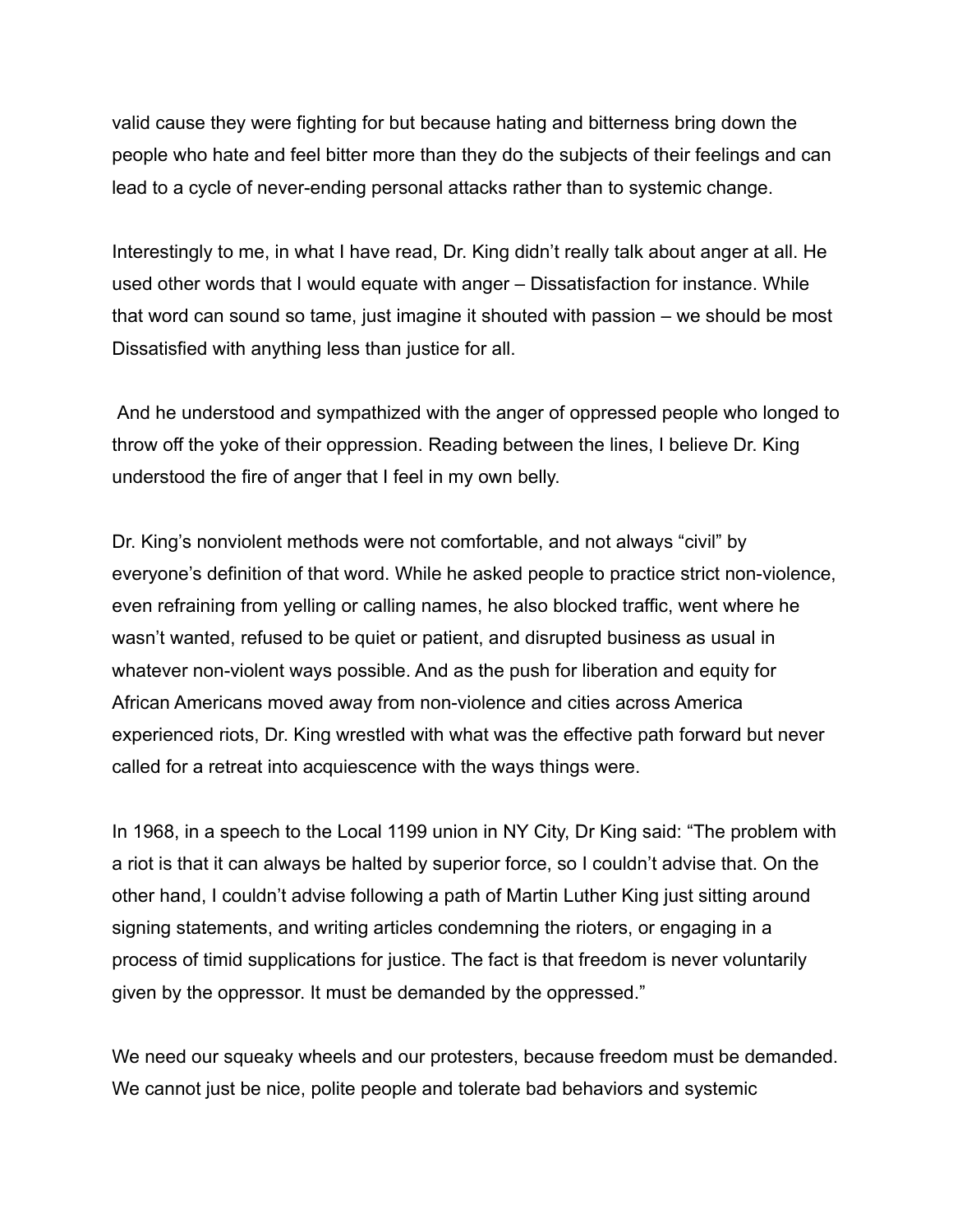injustices. When we witness or experience a microagression, we may need to confront the person who committed it, even if that is not comfortable, and even if that is perceived as impolite. When we stand witness to the larger, systemic, wrongs in our world, we have to organize to try to change them and we have to show up and show our opposition to them.

And our anger may be what moves us to those actions. It's fine to feel angry when microagressions are being committed in your community. It's fine to be angry when you are not respected in your full humanity or you are oppressed. It's fine to be angry when you see exploitation and abuse and power hoarding. The anger is the signal that something is wrong. Listen to it.

But then what do you do with that anger? Maybe you might need to just rage (non-violently and non-destructively). Maybe, like me, you just need some really loud music and you need to scream. Do it! Or smash up some play dough or clay, punch your pillow, go for a run, or any of the other non-harmful options you can think of to move some of that emotion and energy through your body and release it a bit.

You can also channel it and let it fuel your actions. Again, channel it in ways that are non-destructive to you and others, but channel it. In our story today, if the other animals hadn't ever got adequately fed up with the Bear, the bear would have kept on being unfair to them. They had to claim their truth, their dissatisfaction, their anger, and recognize their power to make change.

We also have to be fed up with how things have been. We need to be fed up with economic exploitation and inequality. We need to be fed up with corruption and the decaying of our democracy. We need to be fed up with all the "isms" of oppression and inequity that come from hierarchies of valuing some humans and some ways of being human over others. We need to be fed up with violence, intimidation, and abuse. We need to be fed up with the destruction of nature and our planet for the profit of a few. We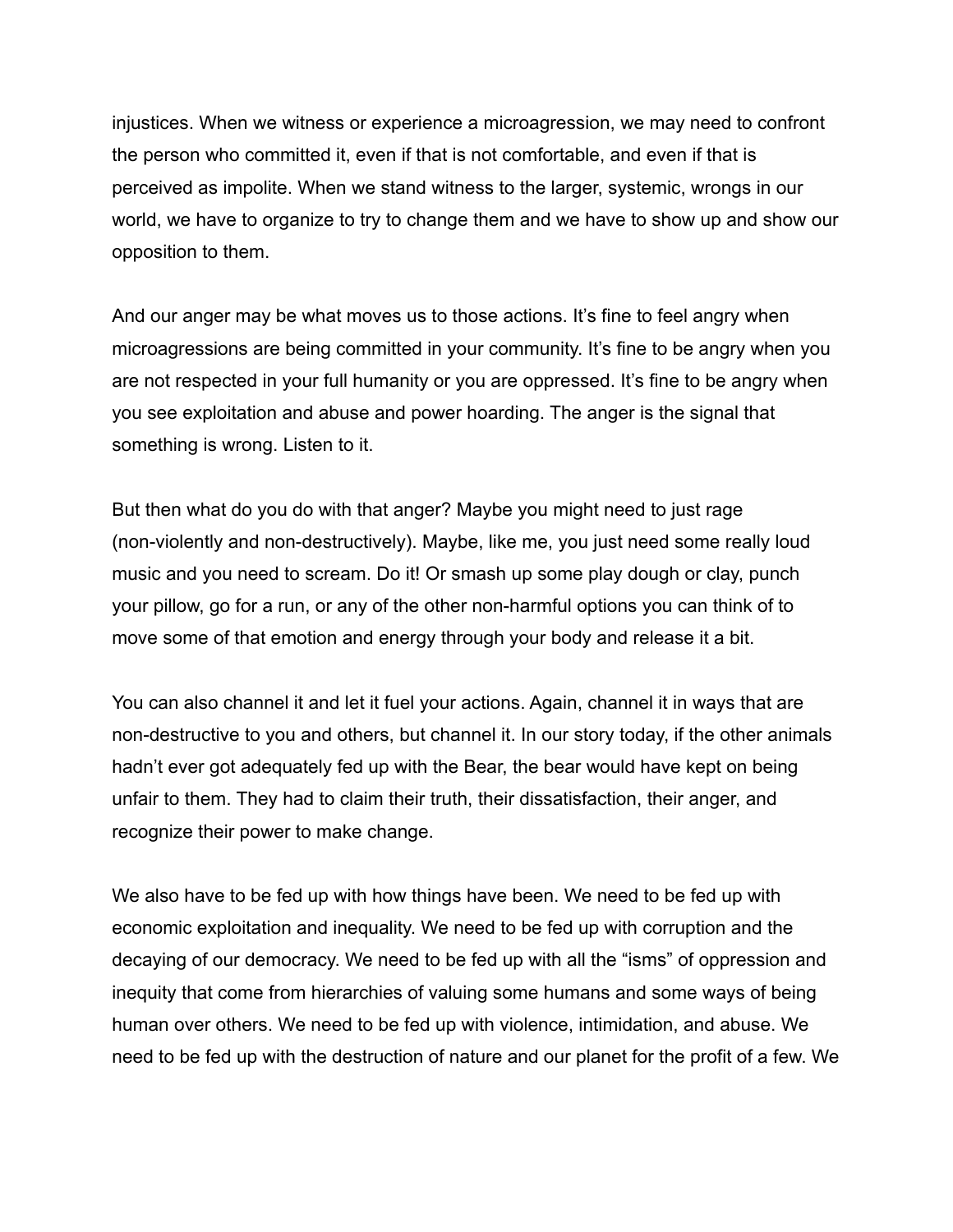need to be fed up with anything less than the beloved community sharing and caring for this one wild and precious planet we all call home.

And we need to do something about it. Sure, we cannot wave a magic wand and make things change, but showing up and shouting and waving signs is still better than just shrugging and sitting back. We have different levels of privilege in this society, and different resources and abilities, but we all have some power, some way to show up for what is right. And if you recognize that you carry privilege and have resources, figure out how to use those to make things better for us all. Figure out where and how you can show up and make yourself heard. It may be within your family, or in a work or community meeting. It may be on the streets. It may be on social media. It may be here within the congregation. Do it all, whatever is within your power.

Claim the power you have. Claim the anger you hold. And use them. They are not taboo, bad, or negative in themselves. Channel them with love. As Dr King told the 1967 annual convention of the Southern Christian Leadership Conference: "One of the great problems of history is that the concepts of love and power have usually been contrasted as opposites, polar opposites, so that love is identified with a resignation of power, and power with a denial of love. … Now we got to get this thing right. What is needed is a realization that power without love is reckless and abusive, and that love without power is sentimental and anemic. Power at its best, power at its best is love implementing the demands of justice, and justice at its best is love correcting everything that stands against love."

Think about that. Power – power at its best, is love implementing the demands of justice. And Justice, at it's best, is love correcting everything that stands against love. What are the demands of justice? And how do we implement them? What is standing against love? And how do we correct it? May we be a people who claim both our power and our love, acknowledging our anger in healthy ways, and working always to bring about justice and love in this world. May we strive always to answer the call, even though change seems far off.